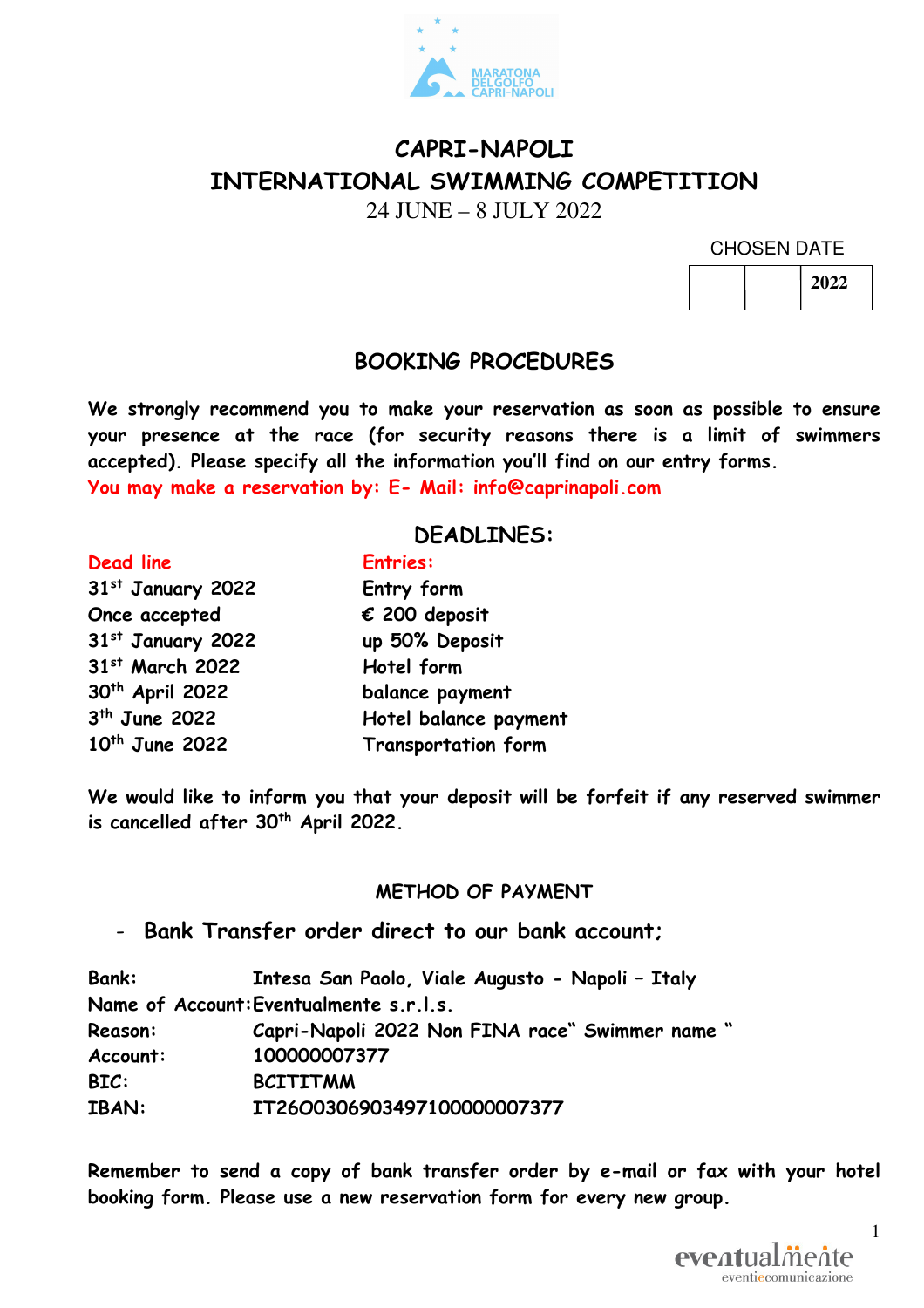

# **CAPRI-NAPOLI INTERNATIONAL SWIMMING COMPETITION**

24 JUNE – 8 JULY 2022

CHOSEN DATE

**2022** 

#### **INDIVIDUAL FINAL ENTRY AND ACCREDITATION FORM (To be completed for each participant in the case of DOUBLE or RELAY) CLOSING DATE FOR APPLICATION 31 JANUARY 2022**

| <b>SWIMMER</b>                                                           |                         |                                  |                               |  |
|--------------------------------------------------------------------------|-------------------------|----------------------------------|-------------------------------|--|
| <b>Family name:</b>                                                      | Given name:             |                                  | Sex: [M] [F]                  |  |
| <b>Address:</b>                                                          |                         | Zip code:                        |                               |  |
| City:                                                                    | <b>Province/State:</b>  |                                  |                               |  |
| Date of birth:                                                           | <b>Place of birth:</b>  |                                  | Please attach 4               |  |
| <b>Nationality:</b>                                                      | <b>Passport Number:</b> |                                  | cm long x 3 cm                |  |
| Height: cm                                                               | Weight: Kg.             |                                  | wide color<br>passport photo. |  |
| <b>Occupation:</b>                                                       | <b>Hobbies:</b>         |                                  | You may send it               |  |
| Club:                                                                    | <b>Personal coach:</b>  |                                  | by e-mail                     |  |
| <b>T-shirt size:</b>                                                     | <b>Mobile phone:</b>    |                                  |                               |  |
| Handler present on board:                                                |                         |                                  |                               |  |
| <b>Personal best performance</b><br>$time - year - place - competition)$ |                         |                                  |                               |  |
| Date:                                                                    |                         | <b>Athlete/Parent signature:</b> |                               |  |

|                          | <b>COACH</b>            |           |             |
|--------------------------|-------------------------|-----------|-------------|
| <b>Family name:</b>      | Given name:             |           | Sex: [M][F] |
| <b>Address:</b>          |                         | Zip code: |             |
| City:                    | <b>Province/State:</b>  |           |             |
| Date of birth:           | <b>Place of birth:</b>  |           |             |
| <b>Nationality:</b>      | <b>Passport Number:</b> |           |             |
| <b>Email:</b>            |                         |           |             |
| <b>T-shirt size:</b>     |                         |           |             |
| Other: (please specify): |                         |           |             |
|                          |                         |           |             |

## to be sent to: **Eventualmente srls:** E-mail:info@caprinapoli.com